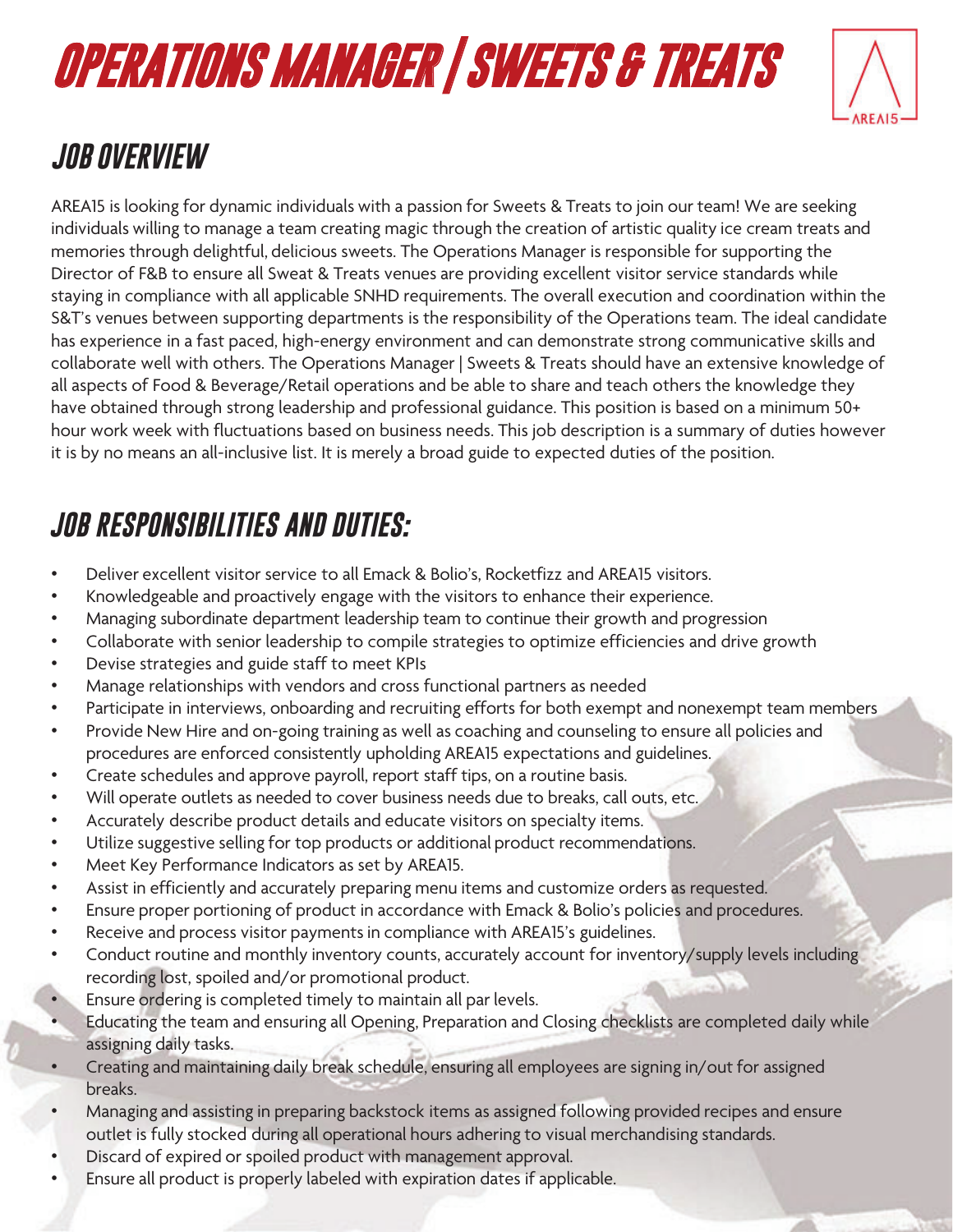### **OPERATIONS MANAGER | SWEETS & TREATS**



#### *CONT. JOB RESPONSIBILITIES AND DUTIES:*

- Manage the team to ensure outlet cleanliness by continuously wiping down counters, shelves, fridges/freezers, and cases utilizing proper sanitization techniques.
- Remain in compliance with all SNHD regulations
- Ensure equipment is operating safely and properly including daily cleaning and recording temperatures of freezers and/or coolers.
- Submit work orders for any required maintenance.
- Adhere to all AREA15 and Emack & Bolio's policies and procedures.
- Serve as first level of contact for visitor/employee resolution and additional questions.
- Effectively escalate concerns that need additional assistance to the management team.
- Promote a cheerful, efficient, and safe work environment.
- Other duties as assigned.

#### *QUALIFICATIONS & SKILLS*

- Applicants must be 21 years of age or over
- Proof of eligibility to work in the United States
- Be comfortable participating in creative, entrepreneurial start-up environment, introducing new concepts and innovations
- Making decisions and solving problems in a fast-paced environment
- Resolving conflicts and negotiating with others
- Financial analysis, basic accounting knowledge
- Proficient knowledge of POS, timekeeping software, and purchasing systems
- Possess the ability to allocate both human and material resources creatively and efficiently, seeing the bigger picture as well as the finer details in a systematic organized approach
- Must be organized and detail oriented when dealing with food standards, costs, safety, creating work schedules, shipments, cleaning schedules, etc.
- Must be able to create and apply SOPs to ensure consistency within your department
- Proficient knowledge of applicable SNHD guidelines and requirements
- Establishing and maintaining interpersonal relationships
- Valid work cards (Health)
- Experience in developing and building teams
- Degree from accredited four-year institution preferred
- 3-5 years of experience in high volume retail or food & beverage operations
- Demonstrate strong leadership skills, including exceptional time management and delegation
- Ability to work varied shifts, including weekends and holidays
- Must be able to work shifts in excess of 12+ hours
- Must be able to lift 25lbs
- Work in an environment that is subject to varying levels of noise, crowds, flashing lights and smoke
- Must be able to stand, walk, bend and lift for extended periods of time
- Must be proficient in the English language; additional language skills preferred
- Must have the ability to withstand high temperatures, heat, and sun exposure